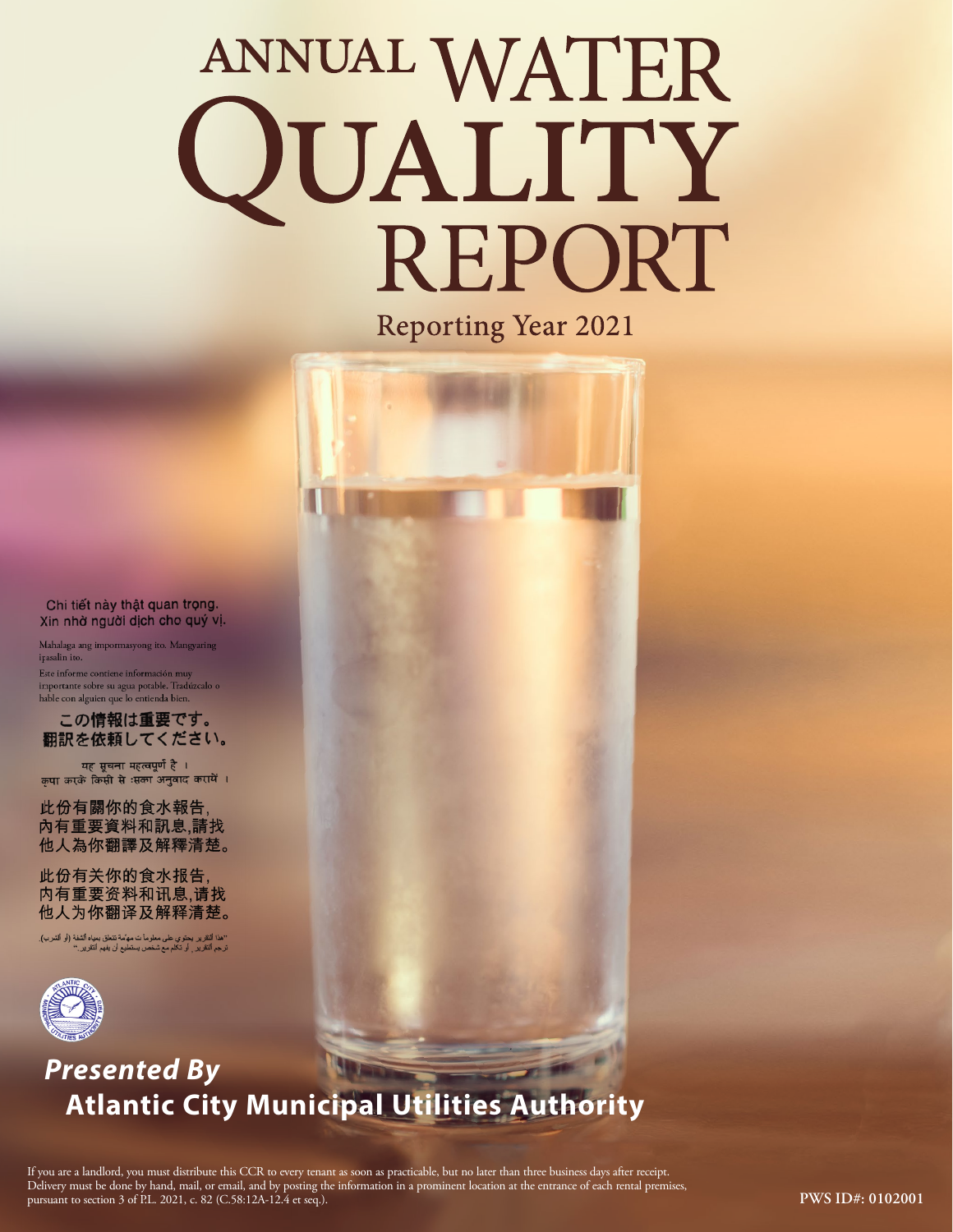#### **Our Mission Continues**

Once again, we are pleased to present our annual water quality report covering all testing performed between January 1<br>and December 31, 2021. As in years past, we are committed to delivering the best-quality drinking water that end, we remain vigilant in meeting the challenges of new regulations, source water protection, water conservation, and community outreach and education while continuing to serve the needs of all our water users. Thank you for allowing us the opportunity to serve you and your family. We encourage you to share your thoughts with us on the information contained in this report. After all, well-informed customers are our best allies.

If you have any health concerns relating to the information provided in this report, we encourage you to contact your health care provider. For more information about the contents of this report, or for any questions relating to your drinking water, please contact Lawrence Goldsmith or Ed Jones at (609) 641.0024, ext. 323.

#### **Where Does My Water Come From?**

ACMUA's water comes from two surface water reservoirs<br>- Kuehnle Pond Dam and Doughty Pond Dam - and<br>12 mills. Elsuse of these mills are located in the Gobernan 13 wells. Eleven of these wells are located in the Cohansey Aquifer, and two are located in the Kirkwood Aquifer.

ACMUA's water supply system consists of surface and groundwater resources, a water filtration facility that treats raw water from both sources, transmission facilities from the treatment plant to Atlantic City, distribution facilities throughout the city, reservoirs at the surface sources, one standpipe, two elevated storage tanks, and one aquifer storage recharge well in the city. In 2021 the system processed 3,021.6265 million gallons of water for the year, with a maximum daily demand of 11.8980 million gallons per day (mgd) in the month of August and an average daily demand of approximately 8.2784 mgd.

#### **Protecting Your Water**

**B**acteria are a natural and important part of our world. There are around 40 trillion bacteria living in each of us; without them, we would not be able to live healthy lives. Coliform bacteria are common in the environment and generally not harmful themselves. The presence of this bacterial form in drinking water is a concern, however, because it indicates that the water may be contaminated with other organisms that can cause disease.

In 2016 the U.S. EPA passed a regulation called the Revised Total Coliform Rule, which requires water systems to take additional steps to ensure the integrity of the drinking water distribution system by monitoring for the presence of bacteria like total coliform and *E. coli*. The rule requires more stringent standards than the previous regulation, and it requires water systems that may be vulnerable to contamination to have procedures in place that will minimize the incidence of contamination. Water systems that exceed a specified frequency of total coliform occurrences are required to conduct an assessment and correct any problems quickly. The U.S. EPA anticipates greater public health protection under this regulation due to its more preventive approach to identifying and fixing problems that may affect public health.

Though we are fortunate in having the highest-quality drinking water, our goal is to eliminate all potential pathways of contamination into our distribution system, and this requirement helps us accomplish that goal.

#### **How Is My Water Treated?**

Well water collected from the well fields is transported to ACMUA's water treatment plant facility. The treatment process includes pretreatment with a sodium hypochlorite solution for disinfection, polyaluminum chloride addition for turbidity removal, aeration, mixing, settling, and filtration with mixed media including sand, gravel, and granular activated carbon. Post-treatment includes disinfection, pH adjustment with lime, and the addition of fluoride and a corrosion inhibitor. After the treatment process is completed, the potable water produced is conveyed to the Atlantic City distribution system via two large transmission mains to be used by all our customers.

| <b>Contaminant Susceptibility Rating Totals For Each Rating</b> |                                        |                                 |                                         |  |  |  |  |  |  |  |  |
|-----------------------------------------------------------------|----------------------------------------|---------------------------------|-----------------------------------------|--|--|--|--|--|--|--|--|
| <b>TOTALS FOR EACH RATING</b>                                   |                                        |                                 |                                         |  |  |  |  |  |  |  |  |
| <b>CONTAMINANT</b><br><b>CATEGORY</b>                           | <b>SUSCEPTIBILITY</b><br><b>RATING</b> | 17 <sub>2</sub><br><b>WELLS</b> | <b>1 SURFACE</b><br><b>WATER INTAKE</b> |  |  |  |  |  |  |  |  |
|                                                                 | H                                      |                                 | $\mathbf{1}$                            |  |  |  |  |  |  |  |  |
| <b>Pathogens</b>                                                | $\overline{M}$                         | 13                              |                                         |  |  |  |  |  |  |  |  |
|                                                                 | L                                      | $\overline{4}$                  |                                         |  |  |  |  |  |  |  |  |
|                                                                 | H                                      |                                 |                                         |  |  |  |  |  |  |  |  |
| <b>Nutrients</b>                                                | M                                      | 12                              | $\mathbf{1}$                            |  |  |  |  |  |  |  |  |
|                                                                 | L                                      | 5                               |                                         |  |  |  |  |  |  |  |  |
|                                                                 | H                                      |                                 |                                         |  |  |  |  |  |  |  |  |
| <b>Pesticides</b>                                               | M                                      |                                 |                                         |  |  |  |  |  |  |  |  |
|                                                                 | L                                      | 17                              | $\mathbf{1}$                            |  |  |  |  |  |  |  |  |
|                                                                 | H                                      | 10                              |                                         |  |  |  |  |  |  |  |  |
| <b>VOCs</b>                                                     | M                                      |                                 | $\mathbf{1}$                            |  |  |  |  |  |  |  |  |
|                                                                 | $\mathbf{L}$                           | $\overline{7}$                  |                                         |  |  |  |  |  |  |  |  |
|                                                                 | H                                      | $\overline{3}$                  |                                         |  |  |  |  |  |  |  |  |
| <b>Inorganics</b>                                               | M                                      | 9                               | $\mathbf{1}$                            |  |  |  |  |  |  |  |  |
|                                                                 | $\mathbf{L}$                           | 5                               |                                         |  |  |  |  |  |  |  |  |
|                                                                 | H                                      | $\mathbf{1}$                    |                                         |  |  |  |  |  |  |  |  |
| Radionuclides                                                   | M                                      | 13                              |                                         |  |  |  |  |  |  |  |  |
|                                                                 | L                                      | $\overline{3}$                  | $\mathbf{1}$                            |  |  |  |  |  |  |  |  |
|                                                                 | H                                      |                                 |                                         |  |  |  |  |  |  |  |  |
| Radon                                                           | M                                      | 14                              |                                         |  |  |  |  |  |  |  |  |
|                                                                 | L                                      | $\overline{3}$                  | $\mathbf{1}$                            |  |  |  |  |  |  |  |  |
|                                                                 | H                                      | 14                              | $\mathbf{1}$                            |  |  |  |  |  |  |  |  |
| <b>DBPs</b>                                                     | M                                      | $\overline{3}$                  |                                         |  |  |  |  |  |  |  |  |
|                                                                 | L                                      |                                 |                                         |  |  |  |  |  |  |  |  |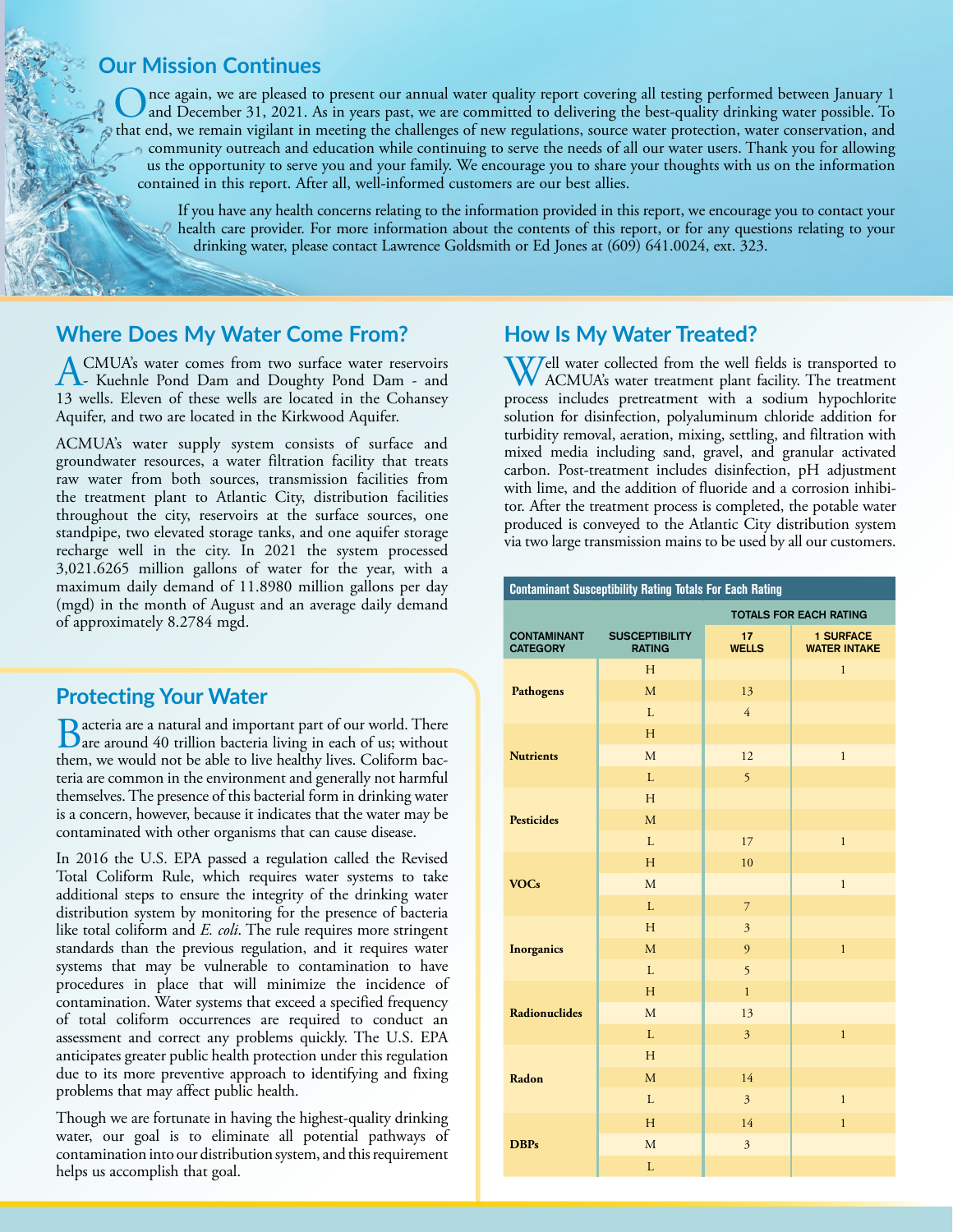#### **Source Water Assessment**

The New Jersey Department of Environmental Protection (NJDEP) has prepared source water assessment reports

and summaries for all public water systems. The table below illustrates the susceptibility ratings for the seven contaminant categories (and radon) for each source in the system. The table shows the number of wells and intakes that rated high (H), medium (M), or low (L) for each contaminant category. The NJDEP has completed and issued the source water assess-

ment report and summary for this public water system, and it is available at [nj.gov/dep/watersupply/swap/index.html](http://nj.gov/dep/watersupply/swap/index.html) or by contacting the NJDEP Bureau of Safe Drinking Water at (609) 292-5550 or by email at [watersupply@dep.nj.gov.](mailto:watersupply@dep.nj.gov)

#### **Lead in Home Plumbing**

If present, elevated levels of lead can cause serious health<br>problems, especially for pregnant women and young chil-<br>data and in distribution measurements for measurements problems, especially for pregnant women and young children. Lead in drinking water is primarily from materials and components associated with service lines and home plumbing. We are responsible for providing high-quality drinking water, but we cannot control the variety of materials used in plumbing components. When your water has been sitting for several hours, you can minimize the potential for lead exposure by flushing your tap for 30 seconds to two minutes before using water for drinking or cooking. If you are concerned about lead in your water, you may wish to have your water tested. Information on lead in drinking water, testing methods, and steps you can take to minimize exposure is available from the Safe Drinking Water Hotline at (800) 426-4791 or online at: [www.epa.gov/safewater/lead](http://www.epa.gov/safewater/lead).

#### **Community Participation**

The Atlantic City Municipal Utilities Authority (ACMUA) Board of Directors meets every third Wednesday of the month at 10:00 a.m. in the first-floor conference room at our offices located at 401 North Virginia Avenue, Atlantic City.



**Substances That Could Be in Water**

To ensure that tap water is safe to drink, the U.S. EPA prescribes regulations limiting the amount of certain

contaminants in water provided by public water systems. U.S. Food and Drug Administration regulations establish limits for contaminants in bottled water, which must provide the same protection for public health. Drinking water, including bottled water, may reasonably be expected to contain at least small amounts of some contaminants. The presence of these con-

taminants does not necessarily indicate that the water poses a health risk.

The sources of drinking water (both tap water and bottled water) include rivers, lakes, streams, ponds, reservoirs, springs, and wells. As water travels over the surface of the land or through the ground, it dissolves naturally occurring minerals, in some cases, radioactive material, and substances resulting from the presence of animals or from human activity. Contaminants that may be present in source water include:

Microbial Contaminants, such as viruses and bacteria, which may come from sewage treatment plants, septic systems, agricultural livestock operations, or wildlife;

Inorganic Contaminants, such as salts and metals, which can be naturally occurring or may result from urban stormwater runoff, industrial or domestic wastewater discharges, oil and gas production, mining, or farming;

Pesticides and Herbicides, which may come from a variety of sources such as agriculture, urban stormwater runoff, and residential uses;

Organic Chemical Contaminants, including synthetic and volatile organic chemicals, which are by-products of industrial processes and petroleum production and may also come from gas stations, urban stormwater runoff, and septic systems;

Radioactive Contaminants, which can be naturally occurring or may be the result of oil and gas production and mining activities.

For more information about contaminants and potential health effects, call the U.S. EPA's Safe Drinking Water Hotline at (800) 426-4791.



 $66 -$ 

**When the well is dry, we know the worth of water.**

99

*—Benjamin Franklin*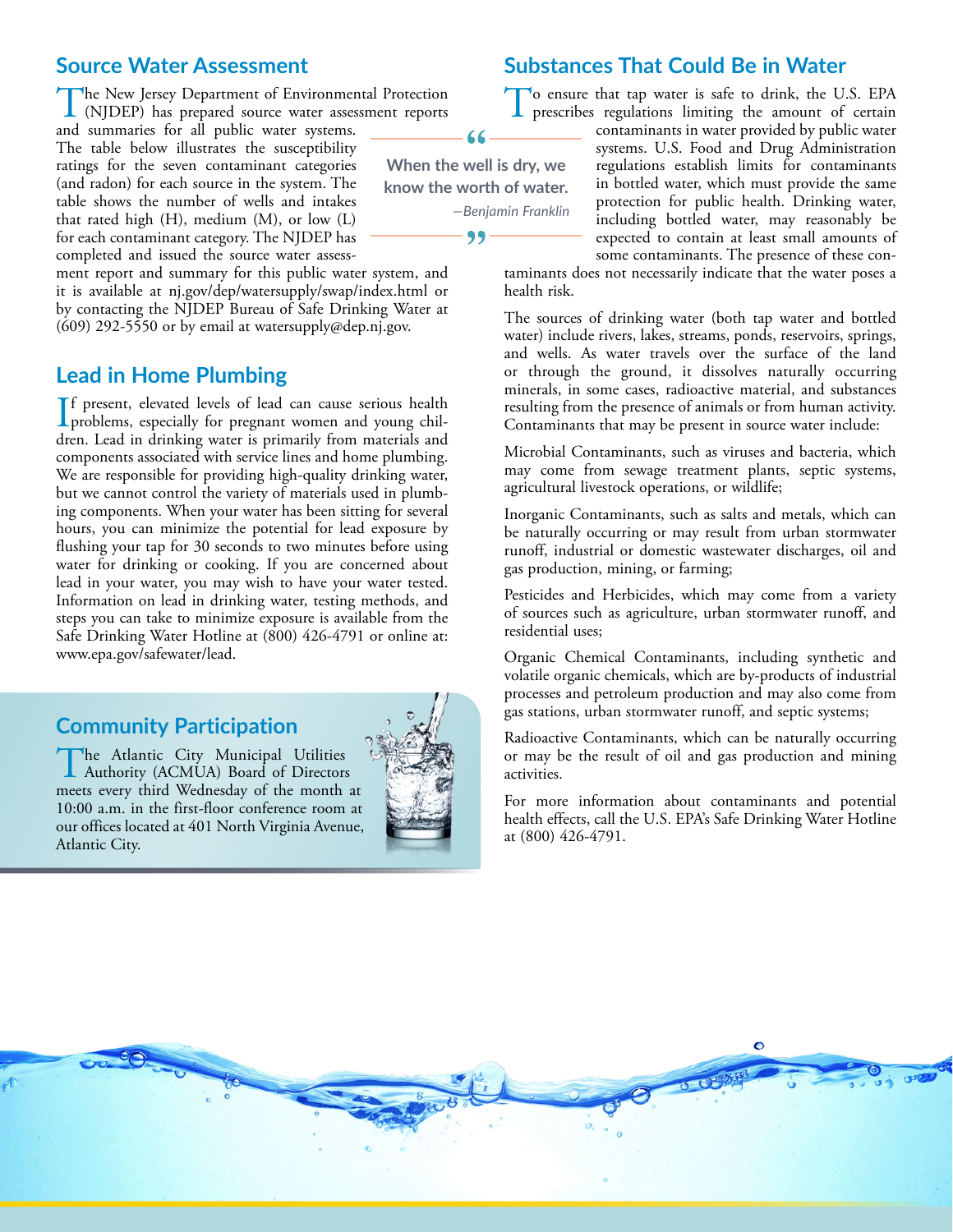### **Test Results**

Our water is monitored for many different kinds of substances on a very strict sampling schedule, and the water we deliver must meet specific health standards. Here, we only show those<br>substances that were detected in our drink; our goal is to keep all detects below their respective maximum allowed levels. The state recommends monitoring for certain substances less than once per year because the concentrations of these substances do not change frequently. In these cases, the most recent sample data are included, along with the year in which the sample was taken.

Call us at (609) 641-0024 to find out how to get your water tested for lead. Testing is essential because you cannot see, taste, or smell lead in drinking water.

As a result of an untimely submittal of form BSDW-54, Certification Form for Consumer Notice of Lead Tap Water Monitoring Results, ACMUA received a non-compliance (notice) violation from NJDEP on March 10, 2021. At no time did this incident pose a threat to public health and safety, nor did it have any impact on the high-quality drinking water provided to our customers. ACMUA complied with the notice by submitting the form on March 12, 2021.

Some people may be more vulnerable to contaminants in drinking water than the general population. Immunocompromised persons such as persons with cancer undergoing **chemotherapy, persons who have undergone organ transplants, people with HIV/AIDS or other immune system disorders, some elderly, and infants may be particularly at risk from infections. These people should seek advice about drinking water from their health care providers. The U.S. EPA/CDC (Centers for Disease Control and Prevention) guidelines on appropriate means to lessen the risk of infection by cryptosporidium and other microbial contaminants are available from the Safe Drinking Water Hotline at (800) 426-4791.**

| <b>REGULATED SUBSTANCES<sup>1</sup></b>                                  |                               |                                             |                        |                                  |                          |                  |                                                                                                                                                          |  |  |
|--------------------------------------------------------------------------|-------------------------------|---------------------------------------------|------------------------|----------------------------------|--------------------------|------------------|----------------------------------------------------------------------------------------------------------------------------------------------------------|--|--|
| <b>SUBSTANCE</b><br>(UNIT OF MEASURE)                                    | <b>YEAR</b><br><b>SAMPLED</b> | <b>MCL</b><br>[MRDL]                        | <b>MCLG</b><br>[MRDLG] | <b>AMOUNT</b><br><b>DETECTED</b> | <b>RANGE</b><br>LOW-HIGH | <b>VIOLATION</b> | <b>TYPICAL SOURCE</b>                                                                                                                                    |  |  |
| <b>Arsenic</b> (ppb)                                                     | 2021                          | 5                                           | $\mathbf{0}$           | < 0.5                            | <b>NA</b>                | N <sub>o</sub>   | Erosion of natural deposits; Runoff from orchards; Runoff from glass and electronics production wastes                                                   |  |  |
| Barium (ppm)                                                             | 2021                          | $\overline{2}$                              | $\overline{2}$         | 0.0606                           | NA                       | N <sub>o</sub>   | Discharge of drilling wastes; Discharge from metal refineries; Erosion of natural deposits                                                               |  |  |
| Beryllium (ppb)                                                          | 2021                          | $\overline{4}$                              | $\overline{4}$         | < 0.3                            | <b>NA</b>                | N <sub>o</sub>   | Discharge from metal refineries and coal-burning factories; Discharge from electrical, aerospace, and<br>defense industries                              |  |  |
| Cadmium (ppb)                                                            | 2021                          | 5                                           | 5                      | < 0.5                            | <b>NA</b>                | N <sub>o</sub>   | Corrosion of galvanized pipes; Erosion of natural deposits; Discharge from metal refineries; Runoff<br>from waste batteries and paints                   |  |  |
| <b>Chlorine</b> (ppm)                                                    | 2021                          | $[4]$                                       | $[4]$                  | 0.97                             | $0.57 - 1.43$            | No               | Water additive used to control microbes                                                                                                                  |  |  |
| Fluoride (ppm)                                                           | 2021                          | $\overline{4}$                              | $\overline{4}$         | 0.63                             | $0.06 - 1.23$            | N <sub>o</sub>   | Erosion of natural deposits; Water additive which promotes strong teeth; Discharge from fertilizer and<br>aluminum factories                             |  |  |
| Nickel (ppb)                                                             | 2021                          | 100                                         | <b>NA</b>              | 2.77                             | <b>NA</b>                | N <sub>o</sub>   | Pollution from mining and refining operations; Natural occurrence in soil                                                                                |  |  |
| Perfluorononanoic Acid<br>[PFNA] (ppt)                                   | 2021                          | 13                                          | NA                     | $\langle 2 \rangle$              | <b>NA</b>                | N <sub>o</sub>   | Discharge from industrial chemical factories                                                                                                             |  |  |
| Perfluorooctanesulfonic<br>Acid [PFOS] (ppt)                             | 2021                          | 13                                          | <b>NA</b>              | 8.75                             | $2 - 23$                 | N <sub>o</sub>   | Used in the production of Teflon, firefighting foams, cleaners, cosmetics, greases and lubricants, paints,<br>polishes, adhesives, and photographic film |  |  |
| Perfluorooctanoic Acid<br>[PFOA] (ppt)                                   | 2021                          | 14                                          | NA                     | 7.75                             | $2 - 19$                 | N <sub>o</sub>   | Used in the production of Teflon, firefighting foams, cleaners, cosmetics, greases and lubricants, paints,<br>polishes, adhesives, and photographic film |  |  |
| <b>Selenium</b> (ppb)                                                    | 2021                          | 50                                          | 50                     | $\langle 2 \rangle$              | <b>NA</b>                | N <sub>o</sub>   | Discharge from petroleum and metal refineries; Erosion of natural deposits; Discharge from mines                                                         |  |  |
| Turbidity (NTU)                                                          | 2021                          | <b>TT</b>                                   | NA                     | 0.13                             | $0.03 - 0.13$            | N <sub>o</sub>   | Soil runoff                                                                                                                                              |  |  |
| <b>Turbidity (lowest</b><br>monthly percent of<br>samples meeting limit) | 2021                          | $TT = 95\%$ of<br>samples meet<br>the limit | <b>NA</b>              | 95                               | <b>NA</b>                | N <sub>o</sub>   | Soil runoff                                                                                                                                              |  |  |